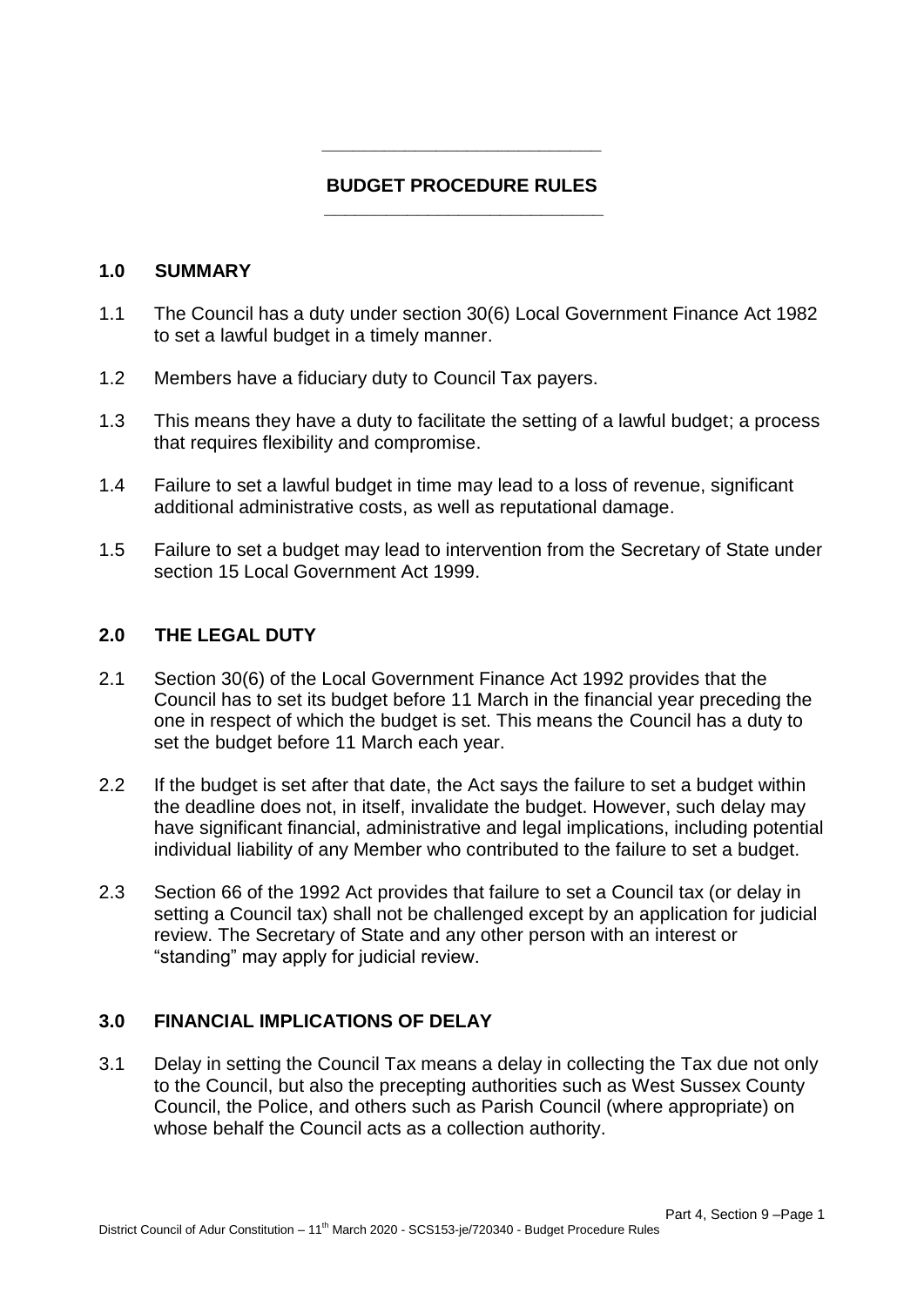- 3.2 The Council has a legal duty to provide a range of statutory services (such as refuse collection, homelessness prevention etc.) and is not absolved from its duty because of the late setting of the Tax. It also has to pay the monies due to the precepting authorities whether or not it collects any Council Tax.
- 3.3 Even if the Council sets the budget before the deadline but much later than the planned Budget Council Meeting, there is still likely to be some disruption to the administrative arrangements relating to the collection of Council Tax (such as printing, posting, delivery of demands) that have cost implication.

# **4.0 DUTY TO TAKE ADVICE OF THE CHIEF FINANCIAL OFFICER**

- 4.1 Sections 25 to 29 of the Local Government Act 2003 impose duties on the Council in relation to how it sets and monitors its budget. These provisions require the Council to make prudent allowance for the risk and uncertainties in its budget and regularly monitor its finances during the year. The legislation leaves discretion to the Council about the allowances to be made and action to be taken.
- 4.2 Section 25 also requires the Council's Chief Financial Officer to make a report to Full Council when it is considering its budget and Council Tax. The report must deal with the robustness of the estimates and the adequacy of the reserves allowed for in the budget proposals, so Members will have authoritative advice available to them when they make their decisions on the Executive's budget proposals and any alternative proposals.
- 4.3 The section, and the Council's Constitution, requires Members to have regard to the report in making their decisions. Any decision that ignores this professional advice, including the implications of delay, is potentially challengeable.

# **5.0 THE BUDGET FRAMEWORK**

5.1 The Council will be responsible for the adoption of its budget, as set out in Article 4 of the Constitution. Once a budget is in place, it will be the responsibility of the Executive to implement it.

# **6.0 ANNUAL PROCESS FOR SETTING THE BUDGET**

The process by which the budget shall be set is as follows:

- 6.1 The Budget Strategy for the forthcoming year is considered and agreed by the Council in July each year.
- 6.2 In December each year detailed financial proposals to meet that Budget Strategy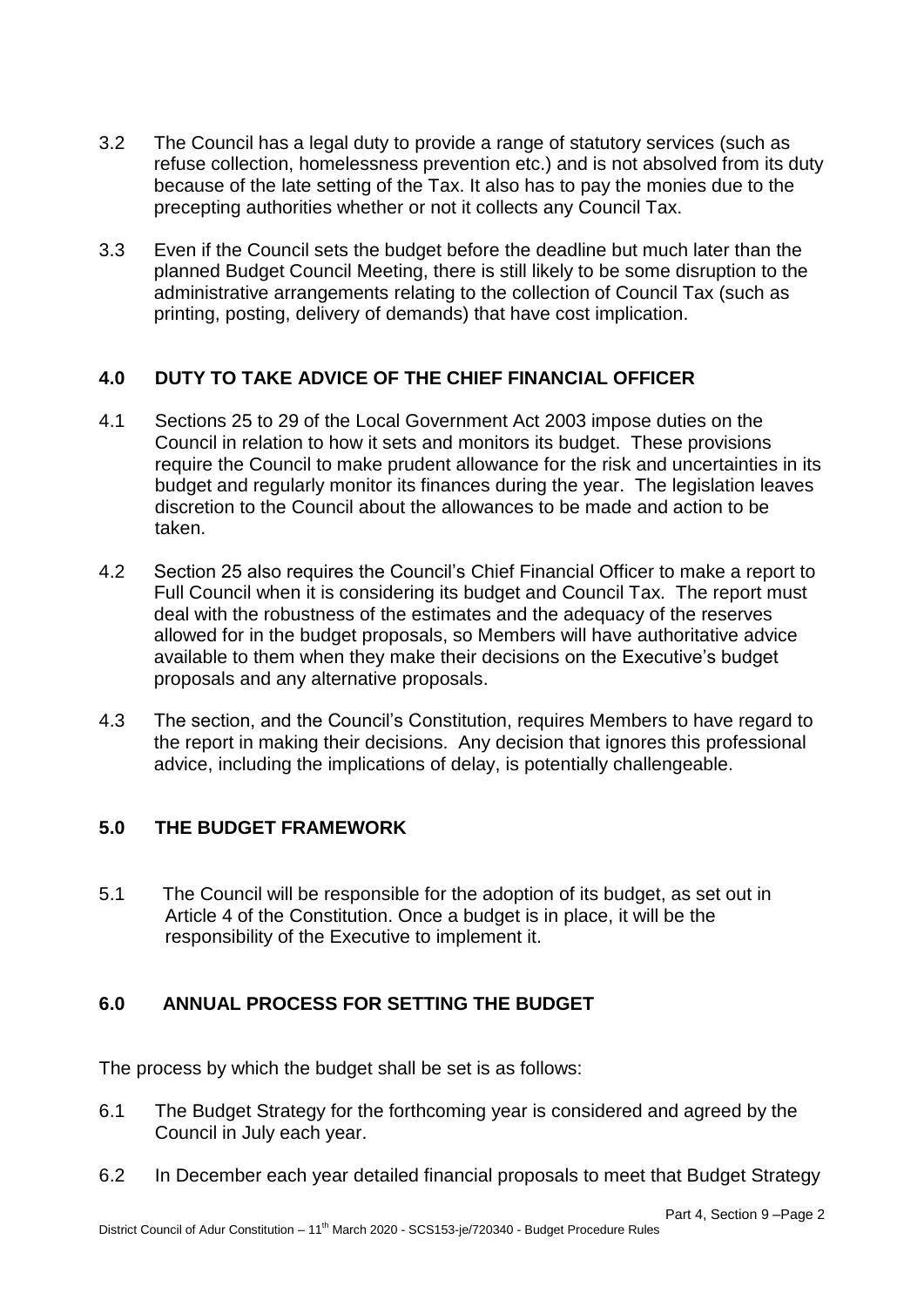for the forthcoming year are considered by Joint Strategic Committee, after having being considered by the Council's Joint Overview and Scrutiny Committee by way of consultation.

- 6.3 These proposals are fed, by the Chief Financial Officer, into the draft budget proposals for the Council and the draft Budget Strategy is updated accordingly.
- 6.4 In January each year the Joint Strategic Committee will meet to consider the draft budget for the joint services of the Council, which it wishes to provide jointly with Worthing Borough Council. The decisions in relation to joint services are then used to produce the revenue estimates and draft budget proposals for Adur District Council which will be considered by a meeting of the Executive in early February.
- 6.5 The meeting of the Executive will recommend a draft budget to the Council, and level of Council Tax. The Proper Officer (Director for Communities) will then refer them, at the earliest opportunity, to the Council for decision.
- 6.6 The Executive meeting held to determine the Executive's budget proposals to Council must be held a minimum of 12 working days prior to the Council meeting being held to consider the budget for the Council.

### **7.0 THE BUDGET SETTING COUNCIL MEETING**

- 7.1 The Executive's proposals will be presented to the Council under cover of a report from the Chief Financial Officer, together with a budget pack and professional financial advice upon the proposal.
- 7.2 The Council will be asked to agree to suspend Council Procedure Rules for the meeting, where they conflict with these Budget Procedure Rules, to allow these Budget Procedure Rules to prevail.
- 7.3 The Council Budget Setting Meeting will be held in February of each year to set the budget for the forthcoming year. At the Council Budget Setting Meeting the Executive submits to the Council for its consideration in relation to the following financial year:
	- (a) Estimates of the amounts to be aggregated in making a calculation (whether originally or by way of substitute) in accordance with any of sections 32 to 37 or 43 to 49, of the Local Government Finance Act 1992;
	- (b) Estimates of other amounts to be used for the purposes of such a calculation;
	- (c) Estimates of such a calculation; or
	- (d) Amounts required to be stated in a precept under Chapter IV of Part I of the Local Government Finance Act 1992.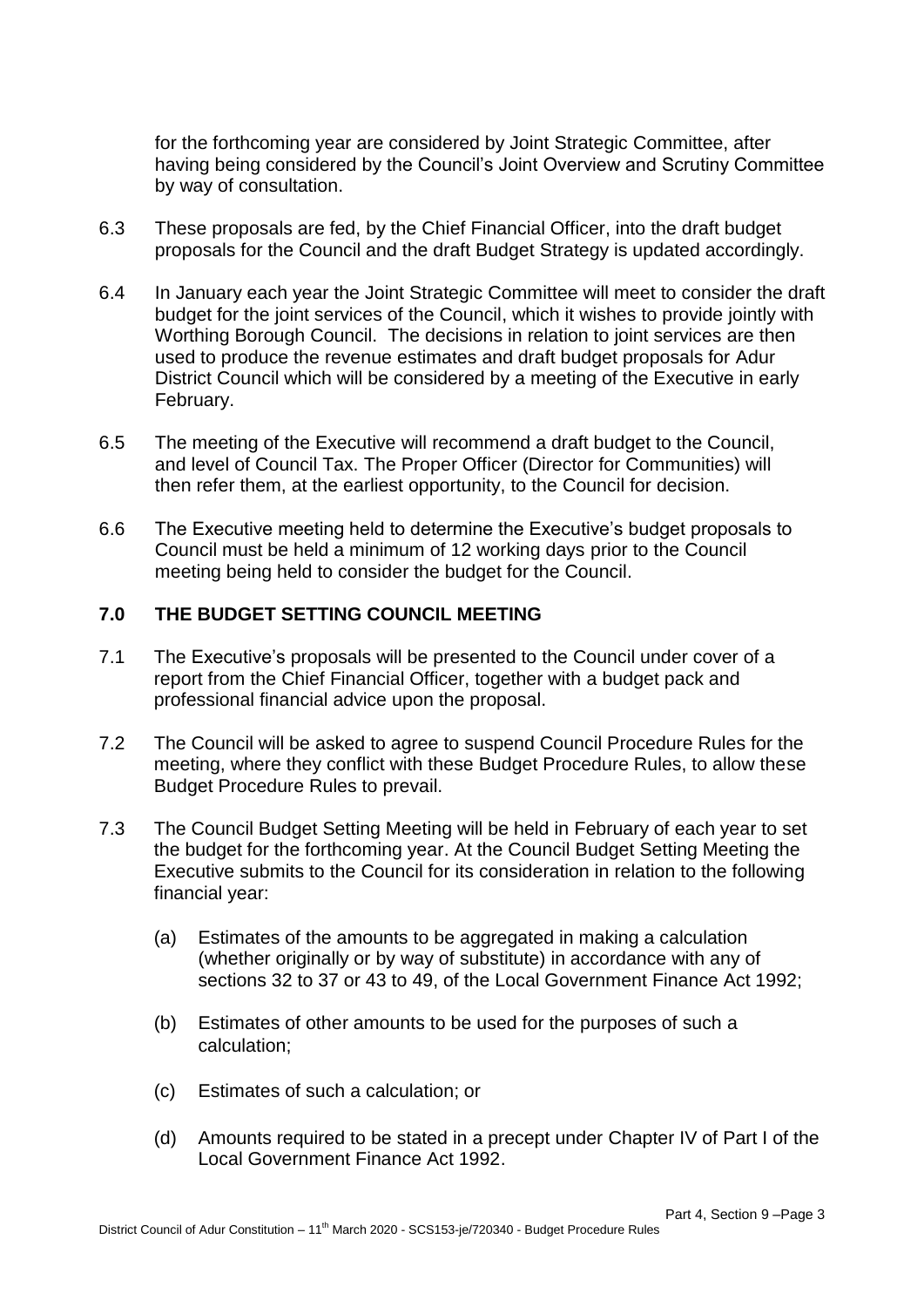- 7.4 The Executive will propose its recommendations relating to the above matters to the Council, which if seconded, will be debated by Full Council, in accordance with the provisions below and voted upon.
- 7.5 The Council may:
	- (a) Adopt the Executive's proposals; or
	- (b) Amend them in accordance with the provisions set out below; or
	- (c) Refer them back to the Executive for further consideration.

Budget proposals can only be submitted to the Council by the Executive; others can propose amendments to the Executive's proposals. The decision, on any amendment to the budget and on the budget, (as amended, if applicable), will be made by way of a recorded vote in accordance with Council Procedure Rule 24 and statutory requirements of the Local Authorities (Standing Orders) (England) (Amendment) Regulations 2014. The Leader must confirm that he/she accepts the budget as agreed by Council or it has to be resubmitted to Council with the Executive's revised proposals, causing an inevitable delay.

- 7.6 If the Council accepts the recommendation of the Executive without amendment, the Council may make a decision which has immediate effect. Otherwise, it may only make an in-principle decision, and the Leader's verbal confirmation will be sought at the meeting that the Leader accepts the budget as agreed by the Council.
- 7.7 The decision will be publicised in accordance with Article 4 and a copy shall be given to the Leader.
- 7.8 Any Elected Member may put forward any amendments to the Executive's budget proposal, to the Council. However Members should not put forward proposals that would mean setting an unlawful budget and they must take Officer advice to ensure their proposals are in order. To this end any proposed amendments must be evaluated by the Chief Financial Officer, or an Officer appointed by her for the purpose, to determine the service, financial and legal implications of implementing the amended proposals. The amended proposals are required to be submitted to the Chief Financial Officer, via the Democratic Services Manager by email to democratic.services@adur-worthing.gov.uk, by no later than 12 noon 10 clear working days before the Council Budget Setting Meeting, excluding the date of the meeting itself.

Any proposed amendment to any matter on the Council Meeting Agenda, other than the budget, which would have, or would be likely to have, a significant effect on the Executive's proposed budget, must also be submitted to the Chief Finance Officer by no later than 12 noon 10 clear working days before the Council Budget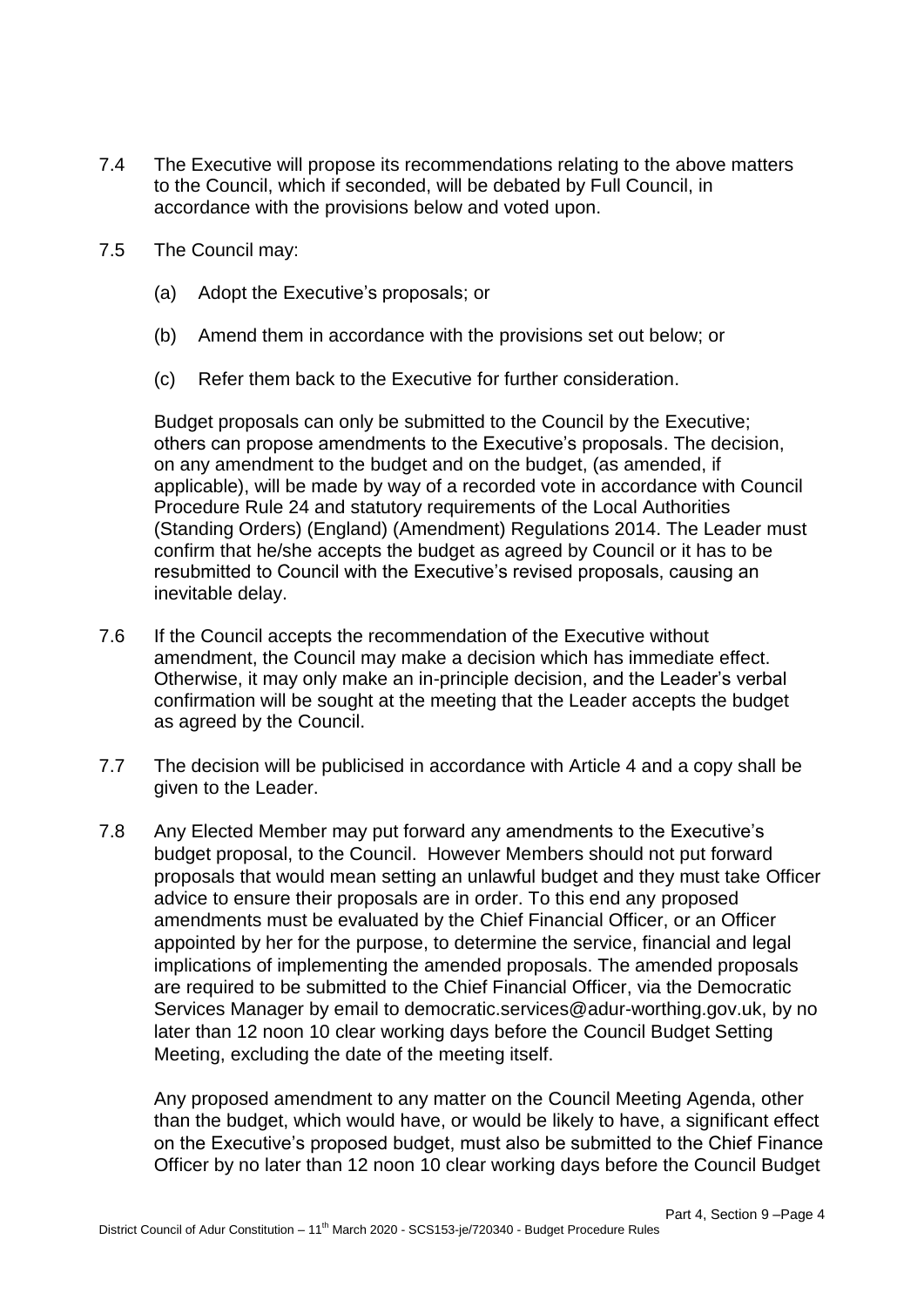Setting Meeting, excluding the date of the meeting itself.

- 7.9 The amended proposals, once received by the Chief Financial Officer, will be held confidentially and not shared with other political parties, by the Finance Officers involved, with the exception that any amendments received for an Elected Member who is part of a Group will be shared with the relevant Group Leader. All amended proposals will be considered by Finance Officers by no later than 12 noon 5 clear working days before the day of the Council meeting, excluding the day of the meeting itself. Finance Officers will confirm the legality and impact of all proposed amendments. Any that in the Chief Financial Officer's opinion are unlawful shall be rejected. The Chief Financial Officer will then share all amended proposals, together with Finance sign off and comments, with the Chief Executive, Monitoring Officer and Director for Digital and Resources, by 5pm 5 clear working days before the day of the Council meeting, excluding the day of the meeting itself.
- 7.10 All proposed amendments will be shared with all Elected Members, by email, by the Chief Financial Officer by 12 noon 3 clear working days before the Council meeting, excluding the day of the meeting itself.
- 7.11 Following a period for negotiation, any minor amendments to proposed amendments, will be allowed up to 9am on the day of the meeting, provided they do not have substantial impact and are agreed with the Chief Financial Officer. By noon on the day of the Council meeting Democratic Services Officers will circulate copies of all remaining proposed amendments to all Members of the Council, by email, in case any have been withdrawn. At the Council meeting, the Chairman will refuse to accept any proposals for amendment that have not been through the above process, and signed off as being lawful proposals by the Council's Finance Officers. Further, at the Council meeting, the Chairman will refuse to accept any amendments to amendments that have correctly been through the above procedure.
- 7.12 At the Council Budget Setting Meeting the Executive will propose their budget, with the Leader of the Council having an unlimited time for his speech. The proposal will need to be seconded and the Member seconding has 5 minutes available for this purpose, or where proposed amendments have been circulated, 10 minutes . The seconder may speak at the time of seconding or reserve their speech for later on in the debate.
- 7.13 The Leader of the next largest Group on the Council will have the right to speak first on the Executive's proposal and may propose any amendment which has been signed off by the Chief Financial Officer, and has 15 minutes maximum for their speech. The proposal will need to be seconded and the Member seconding the amendment has 10 minutes for this purpose and may make their speech at the time of seconding or reserve it for later in the debate on this amendment.
- 7.14 The Leader of the next largest Group will have the right to speak next on the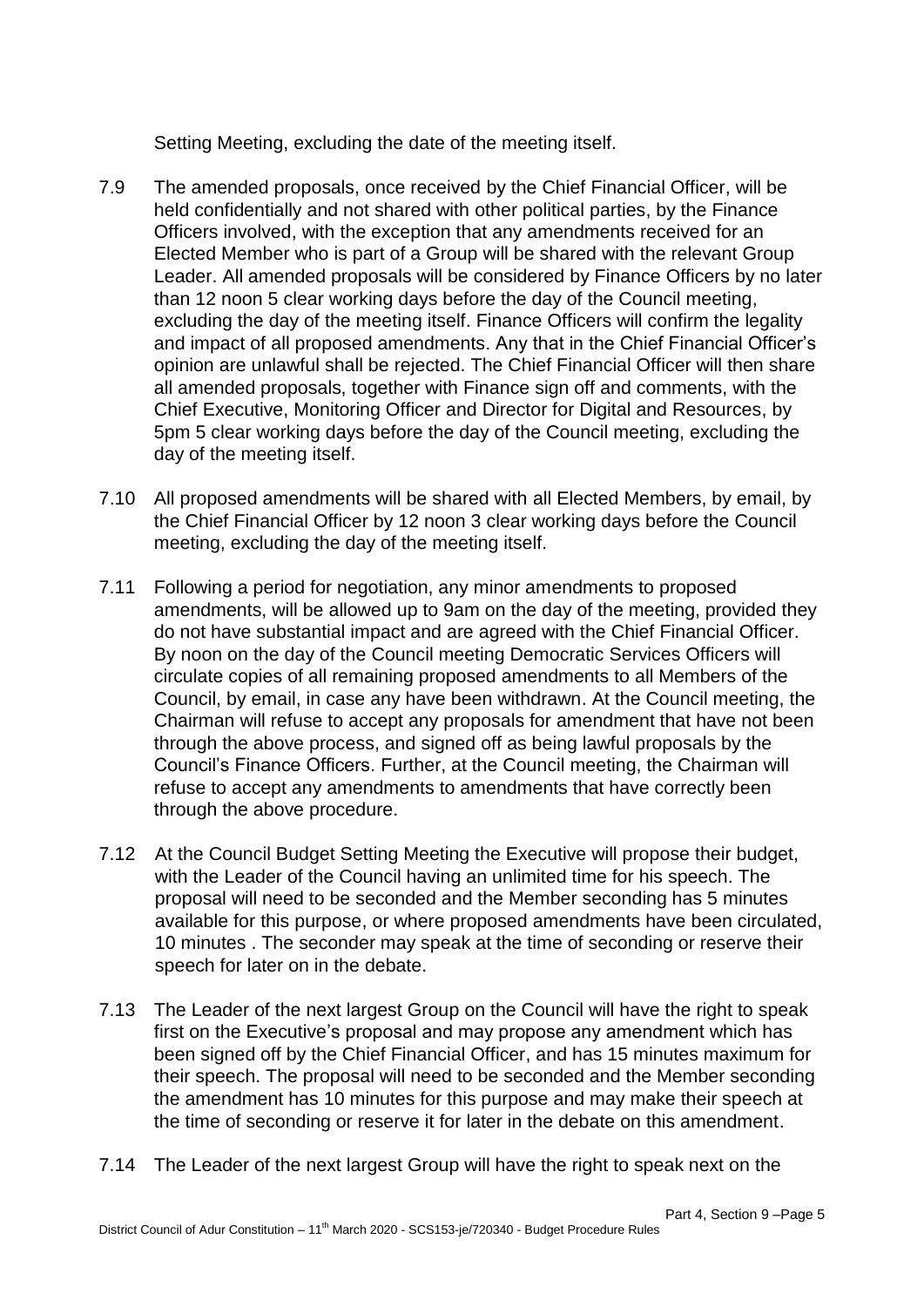earlier proposals put before Council, and may have 15 minutes to propose their own amendment, provided it has been signed off by the Chief Financial Officer, which shall need to be seconded with the seconder having a maximum of 10 minutes for this purpose and the right to reserve their speech until later in the debate.

- 7.15 This process continues until the Leader of each Group and all Members who are not in a Group have had the opportunity to speak, and the budget and all proposed amendments have been proposed and seconded.
- 7.16 The matter, being both the Executive's proposed and seconded budget and all amendments that have been proposed and seconded, is then open to one full debate from all Members of the Council. Each Member may speak only once on this item, other than the Executive Leader, and any Group Leader or Member not in a Group who has submitted an amendment, who has a right of reply. Each speaker, other than as set out above, has a maximum of 5 minutes to speak where it is only the Executive's proposed budget under consideration, or 10 minutes where amendments have also been proposed and seconded.

The debate is managed by the Chairman who has control of the debate and may use his or her discretion to ensure the effective, efficient, fair and orderly conduct of the business. The Chairman's interpretation of these procedure rules and their application will be final.

7.17 At the end of the debate if any Member seconding a proposal (the substantive proposal or a proposed amendment) has reserved their seconder's speech to later in the debate, their speeches, of a maximum of 10 minutes where there are amendments, or otherwise 5 minutes, will be taken in the reverse order in which the motions were proposed and seconded.

When the debate has concluded the Leader of the Council, as the proposer of the substantive motion, and any Group Leader or Member not in a Group who has proposed an amendment, will have a right of reply. Each speaker will be taken in the reverse order in which the motions were proposed and seconded, with the Leader of the Council having the last right of reply on behalf of the Executive. Any speaker with a right of reply has up to 10 minutes to respond.

- 7.18 When the debate has concluded, the Chairman will if he/she thinks fit, sum up the debate before putting the amendments to the vote. In doing so he/she may request the Chief Financial Officer to draw the attention of the meeting to any relevant factors.
- 7.19 The Chairman will then put the amendments to the vote in the order of the amendments proposed by the largest Opposition Group Leader first, followed by the next largest etc. Each amendment will be voted on in turn, with a recorded vote being taken, and administered by the Democratic Services Officer, on each amendment.